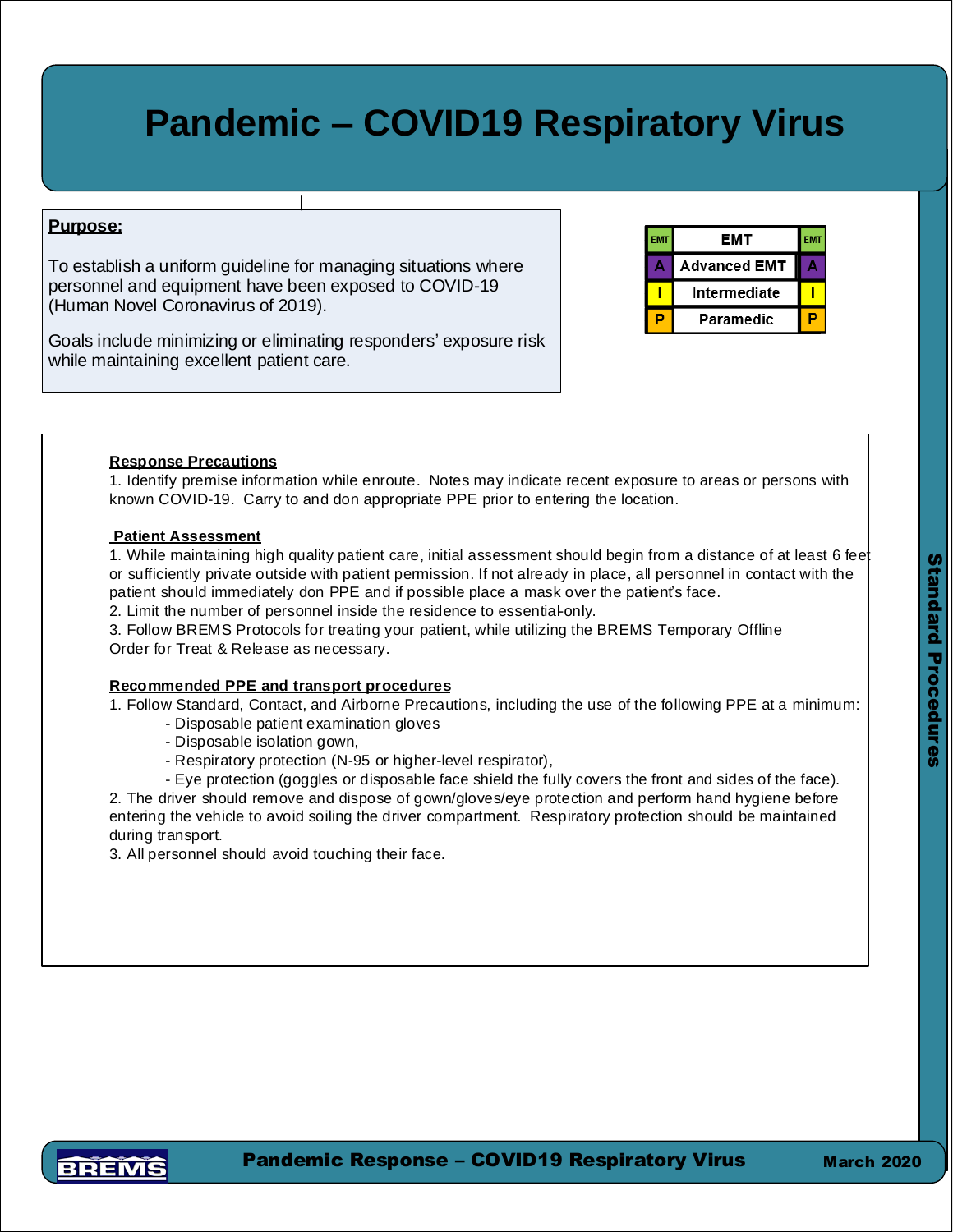# **Pandemic – COVID19 Respiratory Virus (Continued)**

## **Purpose:**

To establish a uniform guideline for managing situations where personnel and equipment have been exposed to COVID-19 (Human Novel Coronavirus of 2019).

Goals include minimizing or eliminating responders' exposure risk while maintaining excellent patient care.

#### **EMT EMT** EMT **Advanced EMT Intermediate** Т P **Paramedic**

## **Recommended PPE and transport procedures continued**

4. Follow CDC guidelines for isolation precautions: Preventing Transmission of Infectious Agents in Healthcare Settings.

5. Consult with medical control before performing aerosol-generating procedures for specific guidance if desired.

6. Exercise caution if an aerosol-generating procedure (BVM ventilation, oral suctioning, ET tube intubation, nebulizer treatment, CPAP, biPAP, or CPR) is necessary.

a. BVMs and other ventilator equipment should be equipped with HEPA filtration to filter expired air. b. If possible, the rear doors of the medic unit should be opened and the HVAC system should be activated during aerosol-generating procedures, away from pedestrian traffic.

- c. Consider use of nebulized medications in the home or prior to loading.
- 7. Notify healthcare facility as soon as possible so that the appropriate control precautions may be taken prior to patient arrival.

8. Keep the patient separate from others as much as possible. Family members and other contacts of patients should not ride in the transport vehicle if possible, but should consider isolation measures in their home for the period of incubation.

9. Documentation should list all EMS providers involved in the response and the level of contact with the patient. This documentation may need to be shared with local public health authorities.

## **Decontamination of Personnel and Equipment**

1. Leave the rear doors of the medic unit open to allow for sufficient air changes to remove potentially infectious particles.

2. Wear disposable gown and gloves while cleaning the vehicle. A faceshield can also be worn when splashes or sprays are anticipated.

- 3. Follow directions on cleaning agents to correctly disinfect areas. Keep doors open while cleaning.
- 4. Cleaning/disinfecting products as listed on List N: Disinfectants for Use Against SARS--CoV-2 per the EPA should be used.

### **Diligence and Prevention**

- 1. Use proper personal hygiene including soap and water to properly wash your hands regularly.
- 2. Keep your hands away from your face.
- 3. Keep up to date with current CDC and VDH guidelines.

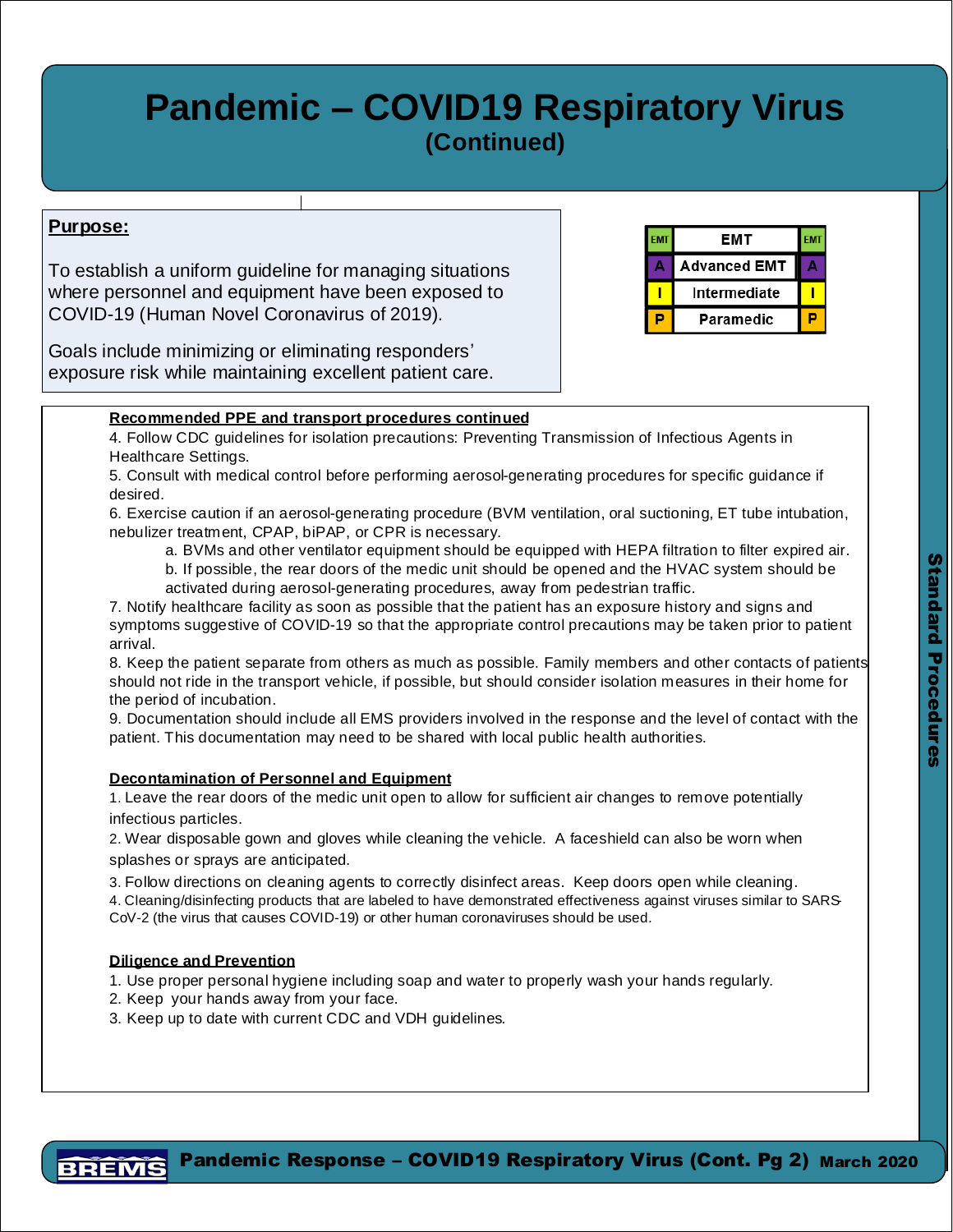

Version 1.0 Feb 2020

**O** @gaseousXchange